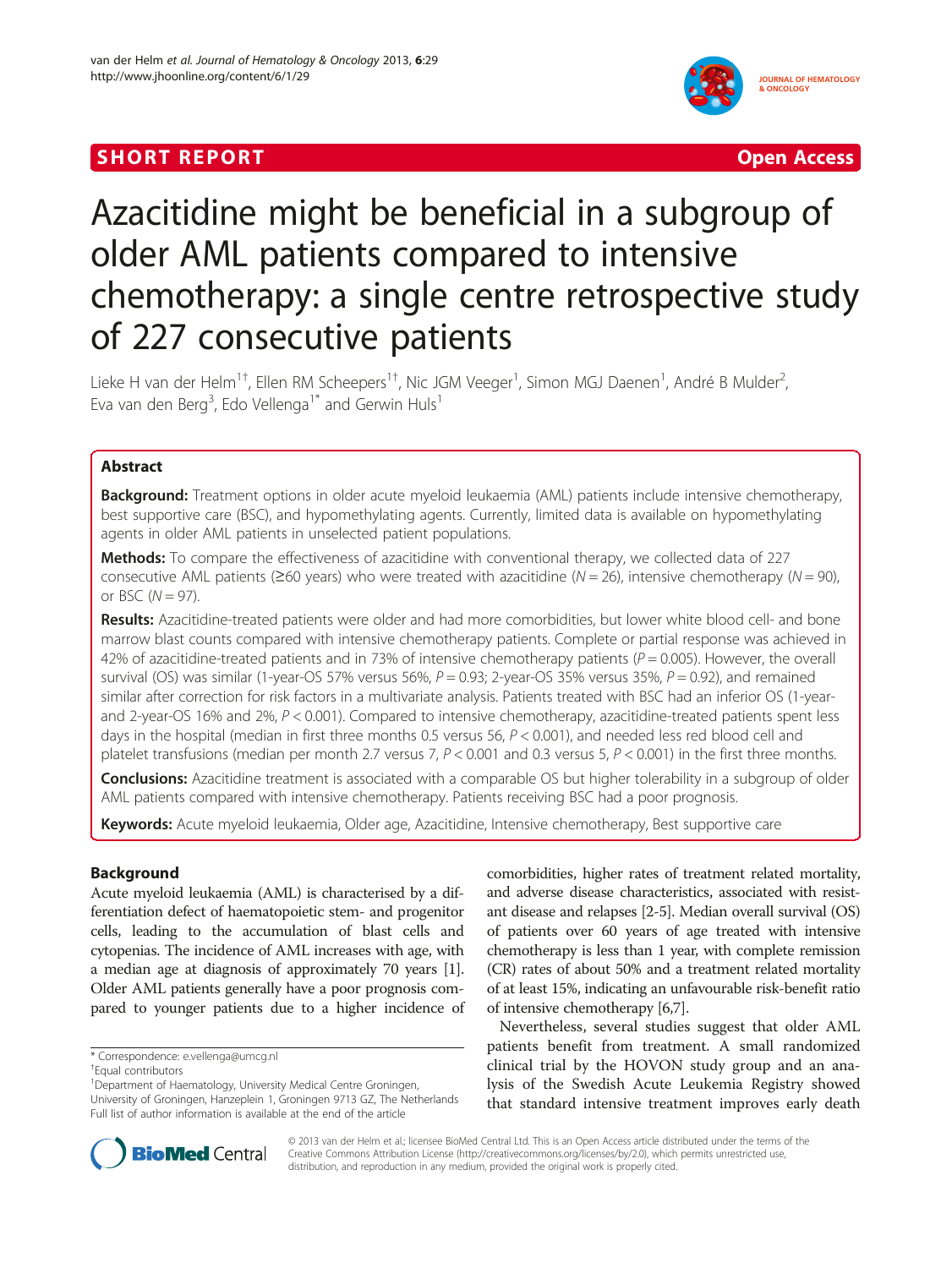rates and long-term survival compared to best supportive care only (BSC) in older patients [[8-10](#page-7-0)]. In an additional prospective randomized trial it was demonstrated that lowdose cytarabine treatment was superior to BSC and hydroxyurea in patients with favourable- or intermediate-risk cytogenetics [\[11\]](#page-7-0).

The optimal treatment of older AML patients in daily clinical practice remains challenging. A choice should be made between intensive chemotherapy, less intensive treatment, and palliation, considering individual risks and benefits [[7,12\]](#page-7-0). To guide physicians in their decisions, several prognostic factors have been identified and risk scores have been developed based on age, performance status, comorbidities, cytogenetics, molecular markers, clinical variables, and laboratory measurements [[13](#page-7-0)-[17](#page-7-0)].

Recently, the DNA methyltransferase inhibitor azacitidine has become available for MDS and AML patients with up to 30% bone marrow blast. A superior OS has been demonstrated in AML patients with 20–30% bone marrow blasts treated with azacitidine compared to conventional treatment [[18,19](#page-7-0)]. Two recent studies showed a beneficial outcome in previously untreated AML patients, including patients with more than 30% bone marrow blasts, who were treated with azacitidine [[20,21](#page-7-0)]. However, limited data is available on the treatment of older unselected AML patients with azacitidine compared to conventional treatment options. To study the impact of azacitidine and conventional care options in routine clinical practice, we analysed the treatment results of 227 consecutive newly diagnosed AML patients of 60 years and older in our centre.

#### Results

#### Baseline characteristics of the study population

The study population included 227 consecutive newly diagnosed AML patients of 60 years and older. Patients were treated according to one of the following main strategies: 26 (11%) patients were treated with azacitidine, 90 (40%) patients were treated with intensive chemotherapy, 97 (43%) patients were treated with best supportive care (BSC), and 14 (6%) patients were diagnosed with acute promyelocytic leukaemia (APL) and treated with all-trans retinoic acid (ATRA)-containing intensive chemotherapy (Additional file [1](#page-6-0): Figure S1). These fourteen APL patients were excluded from comparisons of azacitidine with intensive chemotherapy, because of the alternative treatment strategy and superior OS. Patients who were treated with azacitidine completed a median of 6 (1–30) cycles. All azacitidine patients started with the standard dose (7 days 75 mg/m<sup>2</sup>/day), except for one patient with pancytopenia and malaise at diagnosis who received 50 mg/m<sup>2</sup>/day. A dose reduction of 30% was made in one patient after 10 cycles and a schedule change from 7 to 5 days was applied in one patient after 13 cycles. Failure to receive at least three cycles of azacitidine was reported in six (23%) patients; the reason of interruption was early death  $(N = 4)$ , or pancytopenia  $(N = 2)$ .

Baseline patient- and disease characteristics of the different treatment groups are shown in Table [1](#page-2-0). Considering patient related factors: patients who were treated with azacitidine and BSC were significantly older than patients treated with intensive chemotherapy  $(P < 0.001)$ . Patients receiving azacitidine had a superior performance  $(P = 0.002)$ , and patients receiving BSC had a worse performance  $(P = 0.003)$  compared to patients receiving intensive chemotherapy. The HCT-comorbidity score was worse in patients treated with azacitidine  $(P = 0.029)$ and BSC  $(P< 0.001)$  compared to intensive chemotherapy. Considering disease related factors: the percentage of secondary AML (including therapy related AML, prior MDS, and prior myeloproliferative neoplasms) was not significantly different between the treatment groups  $(P = 0.089)$ . Patients who were treated with azacitidine had lower bone marrow (BM) blast counts  $(P < 0.001)$ , and white blood cell (WBC) counts  $(P < 0.001)$  compared to patients treated with intensive chemotherapy. Indeed, none of the patients treated with azacitidine had WBC  $\geq 15 \times 10^9$ /l. The cytogenetic risk score was not significantly different in patients treated with azacitidine compared with intensive chemotherapy  $(P = 0.48)$ , but cytogenetic risk was worse in patients treated with BSC compared to intensive chemotherapy  $(P = 0.005)$ . In 23 patients, the karyotype was not evaluated at baseline.

Allogeneic hematopoietic stem cell transplantation (allo-SCT) was applied in 14 patients following induction chemotherapy and also in one patient after azacitidine treatment. Baseline characteristics of these allo-SCT patients are shown in Additional file [2](#page-6-0): Table S1. All allo-SCT patients received reduced intensity conditioning with fludarabine (30 mg/m<sup>2</sup> for 3 subsequent days) and 2 Gray total body irradiation (TBI) before transplantation. All patients received mobilised peripheral blood stem cells, that were obtained from HLA matched siblings in 11 patients and from matched unrelated donors in 4 patients. Since transplant strategies have evolved during the study period, the last years, patients under the age of 70 in CR after two cycles of chemotherapy with a 10/10 matched donor available received an allogeneic hematopoietic cell transplantation. Indeed, of the patients younger than 70 years in CR, 12 (24%) received an allo-SCT, which is 10 (48%) considering this patient group since 2008.

#### Response

Response (CR, PR) was achieved in 11 (42%) patients who were treated with azacitidine, and in 66 (73%) patients who were treated with intensive chemotherapy, which was significantly different ( $P < 0.001$ ; Table [2](#page-3-0)). Of the 55 patients treated with 6-mercaptopurine, two patients met criteria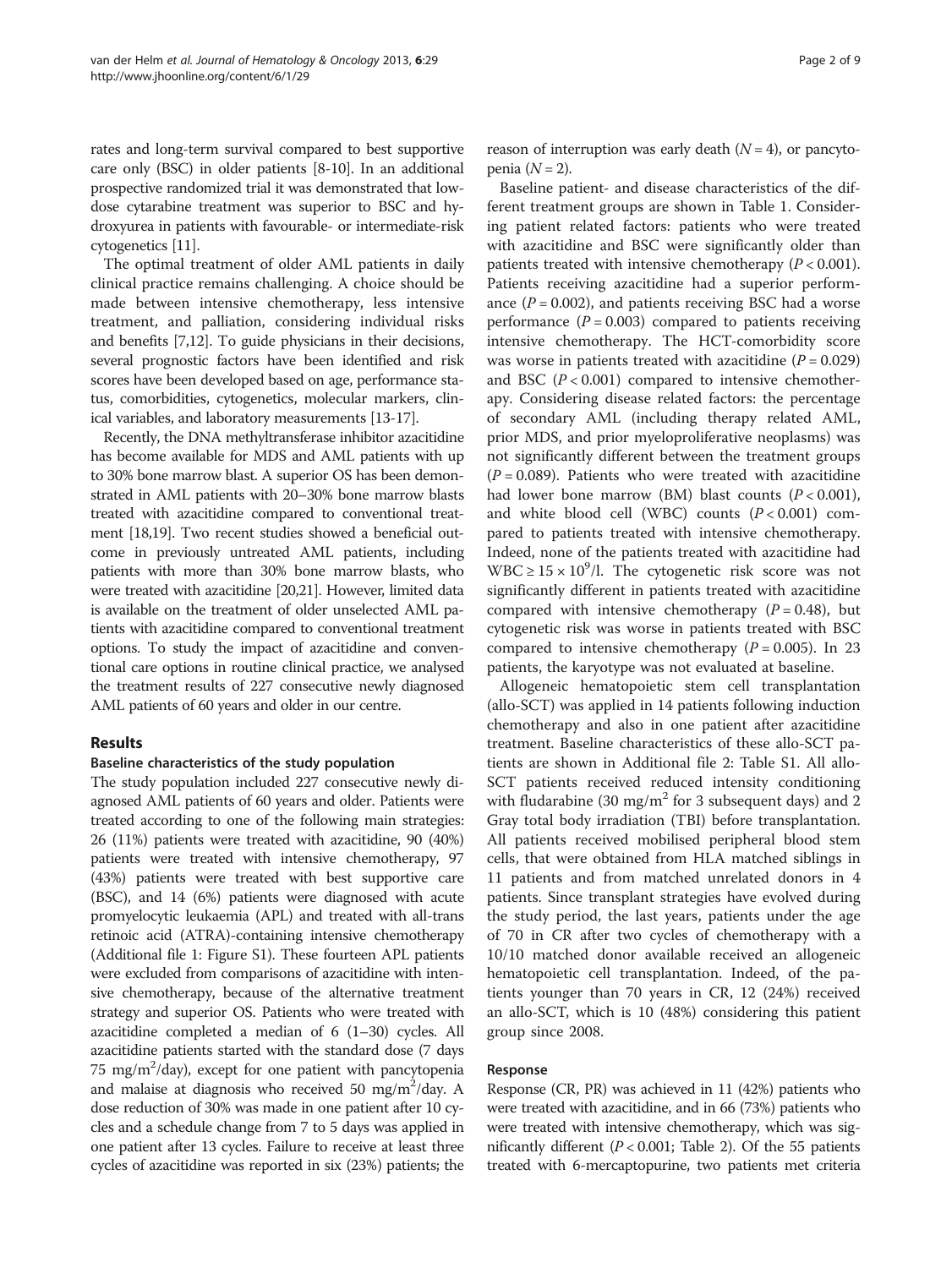|                               | All patients   | <b>Azacitidine</b> | Intensive                  | BSC $(N = 97)$ | P-value |           |
|-------------------------------|----------------|--------------------|----------------------------|----------------|---------|-----------|
|                               | $(N = 213)$    | $(N = 26)$         | chemotherapy<br>$(N = 90)$ |                | Overall | Aza vs IC |
| Age                           |                |                    |                            |                |         |           |
| Median (range)                | 68 (60-96)     | 70 (60-81)         | 66 (60-74)                 | 71 (60-96)     | < 0.001 | < 0.001   |
| $\geq$ 70 years               | 80 (38%)       | 14 (54%)           | 10 (11%)                   | 56 (58%)       | < 0.001 | < 0.001   |
| Sex                           |                |                    |                            |                | 0.48    | 0.27      |
| Male                          | 119 (56%)      | 17 (65%)           | 47 (52%)                   | 55 (57%)       |         |           |
| Performance score             |                |                    |                            |                | < 0.001 | 0.002     |
| $\geq$ 2                      | 121 (59%)      | 5 (19%)            | 47 (54%)                   | 69 (75%)       |         |           |
| <b>HCT-comorbidity index</b>  |                |                    |                            |                | < 0.001 | 0.029     |
| Low $(0)$                     | 98 (46%)       | 9(35%)             | 57 (63%)                   | 32 (33%)       |         |           |
| Intermediate $(1-2)$          | 66 (31%)       | 8 (31%)            | 18 (20%)                   | 40 (41%)       |         |           |
| High $(> 2)$                  | 49 (23%)       | 9(35%)             | 15 (17%)                   | 25 (26%)       |         |           |
| <b>AML FAB classification</b> |                |                    |                            |                | 0.27    | 0.28      |
| M0/M1                         | 41 (20%)       | 4 (17%)            | 21 (21%)                   | 16 (19%)       |         |           |
| M <sub>2</sub>                | 87 (42%)       | 8 (33%)            | 40 (40%)                   | 39 (47%)       |         |           |
| M4/M5                         | 51 (25%)       | 11 (46%)           | 22 (22%)                   | 18 (22%)       |         |           |
| M6/M7                         | 13 (6%)        | 1(4%)              | 4 (4%)                     | 8 (10%)        |         |           |
| <b>AML type</b>               |                |                    |                            |                | 0.089   | 0.056     |
| De novo                       | 139 (65%)      | 13 (50%)           | 65 (72%)                   | 61 (63%)       |         |           |
| Secondary                     | 74 (35%)       | 13 (50%)           | 25 (28%)                   | 36 (37%)       |         |           |
| <b>Bone marrow blasts</b>     |                |                    |                            |                |         |           |
| Median (range)                | 45 (16-100)    | 27 (20-88)         | 52 (20-100)                | 47 (16-93)     | < 0.001 | < 0.001   |
| $\geq 30\%$                   | 135 (70%)      | 11 (42%)           | 67 (77%)                   | 57 (72%)       | 0.003   | 0.001     |
| <b>WBC</b>                    |                |                    |                            |                |         |           |
| Median (range)                | $5(0-360)$     | $3(0-15)$          | $5(1-236)$                 | $7(1-360)$     | 0.13    | < 0.001   |
| ≥ 15 × 10 <sup>9</sup> /I     | 65 (31%)       | $0(0\%)$           | 31 (34%)                   | 34 (35%)       | 0.002   | < 0.001   |
| LDH                           |                |                    |                            |                |         |           |
| Median (range)                | 324 (116-4835) | 259 (136-1133)     | 340 (134-2664)             | 332 (116-4835) | 0.15    | 0.092     |
| $>600$ U/I                    | 49 (23%)       | 2(8%)              | 21 (23%)                   | 26 (27%)       | 0.13    | 0.15      |
| Cytogenetic risk              |                |                    |                            |                | 0.003   | 0.48      |
| Favourable                    | 8 (4%)         | $0(0\%)$           | 4(4%)                      | 4 (4%)         |         |           |
| Intermediate                  | 135 (63%)      | 18 (69%)           | 62 (69%)                   | 55 (57%)       |         |           |
| Unfavourable                  | 47 (22%)       | 8 (31%)            | 21 (23%)                   | 18 (19%)       |         |           |
| Not available                 | 23 (11%)       | $0(0\%)$           | 3(3%)                      | 20 (21%)       |         |           |
| Molecular markers             |                |                    |                            |                | 0.27    | 0.45      |
| NPMc+/ITD-                    | 13 (7%)        | 1(4%)              | 9(11%)                     | 3(4%)          |         |           |
| Others                        | 163 (93%)      | 23 (96%)           | 75 (89%)                   | 65 (96%)       |         |           |

# <span id="page-2-0"></span>Table 1 Baseline patient- and disease characteristics by treatment strategy

Patients with promyelocytic leukaemia (N = 14) were excluded from this analysis. Abbreviations: BSC, best supportive care only; Aza vs IC, azacitidine versus intensive chemotherapy; HCT, hematopoietic cell transplantation; AML, acute myeloid leukaemia; BM, bone marrow; WBC, white blood cell count; LDH, lactate dehydrogenase; NPMc+/ITD-, cytoplasmic NPM1 without FLT3 internal tandem duplication. Results are reported as N (%) unless otherwise indicated.

for PR. In the azacitidine group, median time to response from the start of therapy was 4 months (range 3–7 months) and median duration of response was 16 months. Of the 15 azacitidine-treated patients who did not meet criteria for response, 5 patients had a stable disease for 5–15 months. In the intensive chemotherapy group, CR was achieved in 46 (51%) patients after the first induction cycle and, cumulatively, in 58 (64%) patients after the second induction cycle. Median duration of response in the intensive chemotherapy group was 11 months.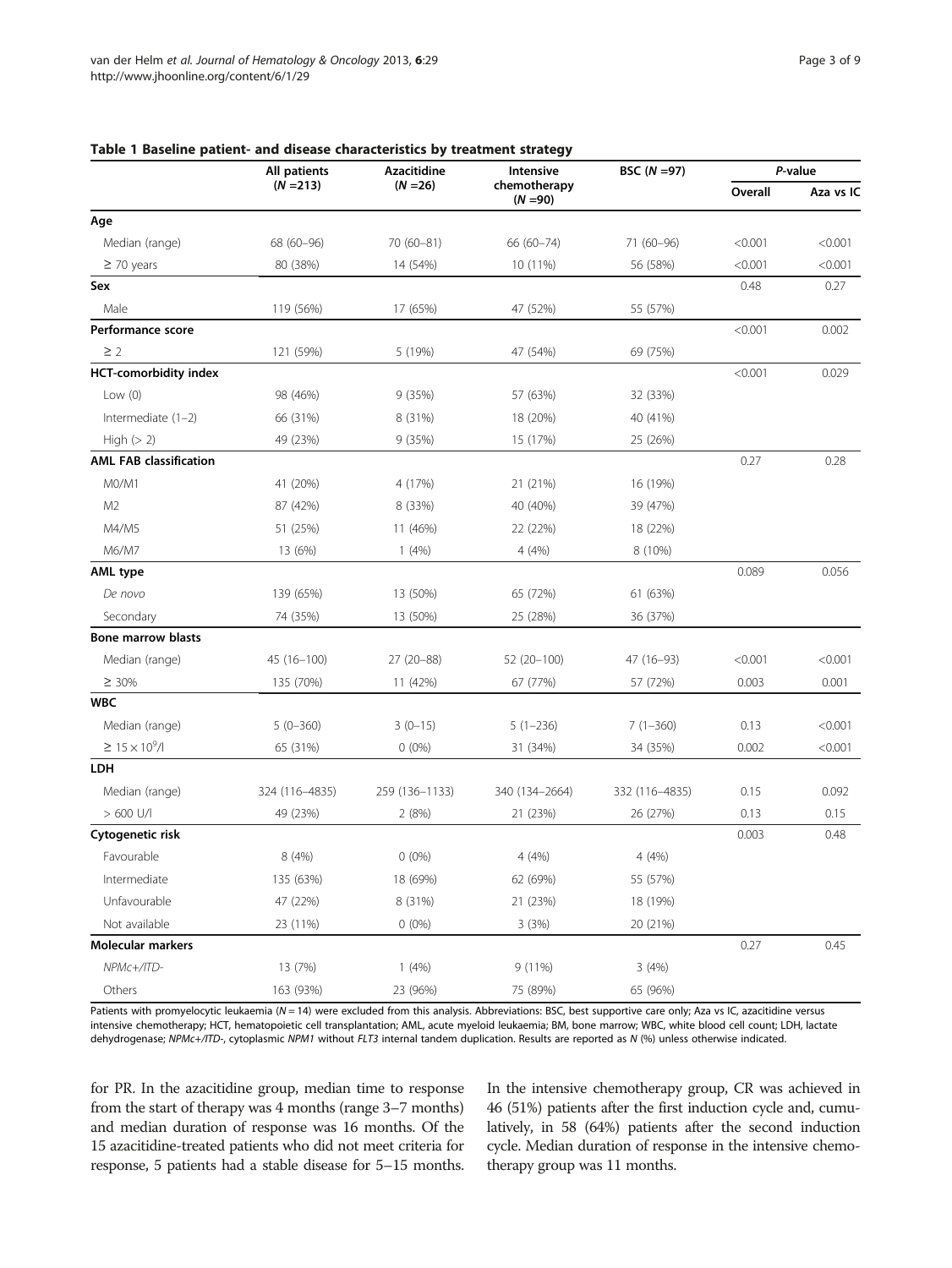|                                            | <b>Azacitidine</b><br>$(N = 26)$ | Intensive chemotherapy ( $N = 90$ ) |                           | P-value           |                          |
|--------------------------------------------|----------------------------------|-------------------------------------|---------------------------|-------------------|--------------------------|
|                                            |                                  | All $(N = 90)$                      | Excl. allo-SCT $(N = 76)$ | Aza vs all IC     | Aza vs IC excl. allo-SCT |
| <b>Overall survival</b>                    |                                  |                                     |                           |                   |                          |
| 1-year                                     | 57%                              | 56%                                 | 50%                       | 0.93 <sup>1</sup> | 0.80 <sup>1</sup>        |
| $2$ -year                                  | 35%                              | 35%                                 | 31%                       | 0.92 <sup>1</sup> | 0.50 <sup>1</sup>        |
| Response, overall                          | 11 (42%)                         | 68 (76%)                            | 54 (71%)                  | < 0.001           | 0.005                    |
| <b>CR</b>                                  | 9(35%)                           | 63 (70%)                            | 49 (65%)                  |                   |                          |
| PR                                         | 2(8%)                            | 5(6%)                               | 5(7%)                     |                   |                          |
| No CR or PR                                | 15 (58%)                         | 22 (24%)                            | 22 (29%)                  |                   |                          |
| Early death                                |                                  |                                     |                           |                   |                          |
| within 4 weeks                             | 1(4%)                            | 4(4%)                               | 4(4%)                     | 0.88 <sup>1</sup> | $0.79$ <sup>1</sup>      |
| within 8 weeks                             | 2(8%)                            | 11 (12%)                            | 11 (12%)                  | 0.51 <sup>1</sup> | 0.40 <sup>1</sup>        |
| Relapse/death after response               |                                  |                                     |                           |                   |                          |
| within 1 year                              | 4 (36%)                          | 39 (57%)                            | 34 (63%)                  | 0.21 <sup>1</sup> | 0.18 <sup>1</sup>        |
| within 2 years                             | 5 (45%)                          | 42 (62%)                            | 37 (69%)                  | 0.30 <sup>1</sup> | 0.14 <sup>1</sup>        |
| Days in hospital, median (range)           |                                  |                                     |                           |                   |                          |
| month $1-3$                                | $0.5(0-30)$                      | $56(2-85)$                          | $54(2-85)$                | < 0.001           | 0.029                    |
| month 4-6                                  | $0(0-8)$                         | $0(0-81)$                           | $0(0-81)$                 | 0.036             | 0.006                    |
| RBC transfusions, median per month (range) |                                  |                                     |                           |                   |                          |
| month $1-3$                                | $2.7(0-10)$                      | $7(0-32)$                           | $7(0-32)$                 | < 0.001           | < 0.001                  |
| month 4-6                                  | $0(0-13)$                        | $1(0-8)$                            | $0(0-8)$                  | 0.97              | 0.65                     |
| PLT transfusions, median per month (range) |                                  |                                     |                           |                   |                          |
| month $1-3$                                | $0.3(0-7)$                       | $5(0-19)$                           | $5(0-19)$                 | < 0.001           | < 0.001                  |
| month 4-6                                  | $0(0-1)$                         | $0(0-8)$                            | $0(0-8)$                  | 0.016             | 0.047                    |

#### <span id="page-3-0"></span>Table 2 Treatment outcome of patients treated with azacitidine or intensive chemotherapy

<sup>1</sup>Log rank test. Patients with promyelocytic leukaemia (N=14) were excluded from this analysis. Abbreviations: excl. allo-SCT, excluding patients undergoing<br>allogeneic hematopoietic stem cell transplantation: IC intensive allogeneic hematopoietic stem cell transplantation; IC, intensive chemotherapy; Aza, azacitidine; vs, versus; CI, confidence interval; CR, complete remission; PR, partial remission; RBC, red blood cell; PLT, platelet. Results are reported as N (%) unless otherwise indicated.

#### Early mortality and supportive care

The 4- and 8-week mortality rates and the relapse rates were not significantly different in the azacitidine group compared with the intensive chemotherapy group. However, the number of days in the hospital was significantly lower in patients treated with azacitidine compared to intensive chemotherapy during the first three months (0.5 versus 56 days,  $P < 0.001$ ) and the following 3 months, i.e. months  $4-6$  (0 (range  $0-8$ ) versus 0 (range  $0-81$ ) days,  $P = 0.036$ ) after diagnosis (Table 2; Additional file [3](#page-6-0): Figure S2A). Patients treated with azacitidine needed less red blood cell transfusions (2.7 versus 7,  $P < 0.001$ ) and less platelet transfusions (0.3 versus 5,  $P < 0.001$ ) during the first three months after diagnosis compared to patients treated with intensive chemotherapy, but the number of red blood cell transfusions during months 4–6 was similar in both treatment groups (0 versus 0.7,  $P = 0.97$ ) (Table 2; Additional file [3:](#page-6-0) Figure S2 B, C). Similar results were obtained when excluding patients who underwent allo-SCT (Table 2).

#### Complications and causes of death

To compare the number of complications and the causes of death, we selected patients who were treated in the time period that azacitidine was used (2009–2012). Grade 3/4 infections occurred in 9 (35%) azacitidinetreated patients, in 9 (32%) BSC-treated patients, and in all 46 (98%, 1 missing) patients who received intensive chemotherapy. Of the patients treated with azacitidine, 17 (65%) had grade 3/4 anaemia or thrombocytopenia at some time during the treatment. Causes of death in patients treated with azacitidine, BSC, or intensive chemotherapy were disease progression in 8 (62%), 19 (79%), and 12 (50%) patients, respectively; infection in combination with progressive disease in 4 (31%), 5 (21%), and 4 (17%) patients, respectively; and infection without disease progression in 0 (0%) azacitdine and BSC patients, but in 7 (30%) intensive chemotherapy patients. One patient treated with intensive chemotherapy died because of ischemic heart disease. The patient who was treated with azacitidine and allo-SCT died because of graftversus-host disease.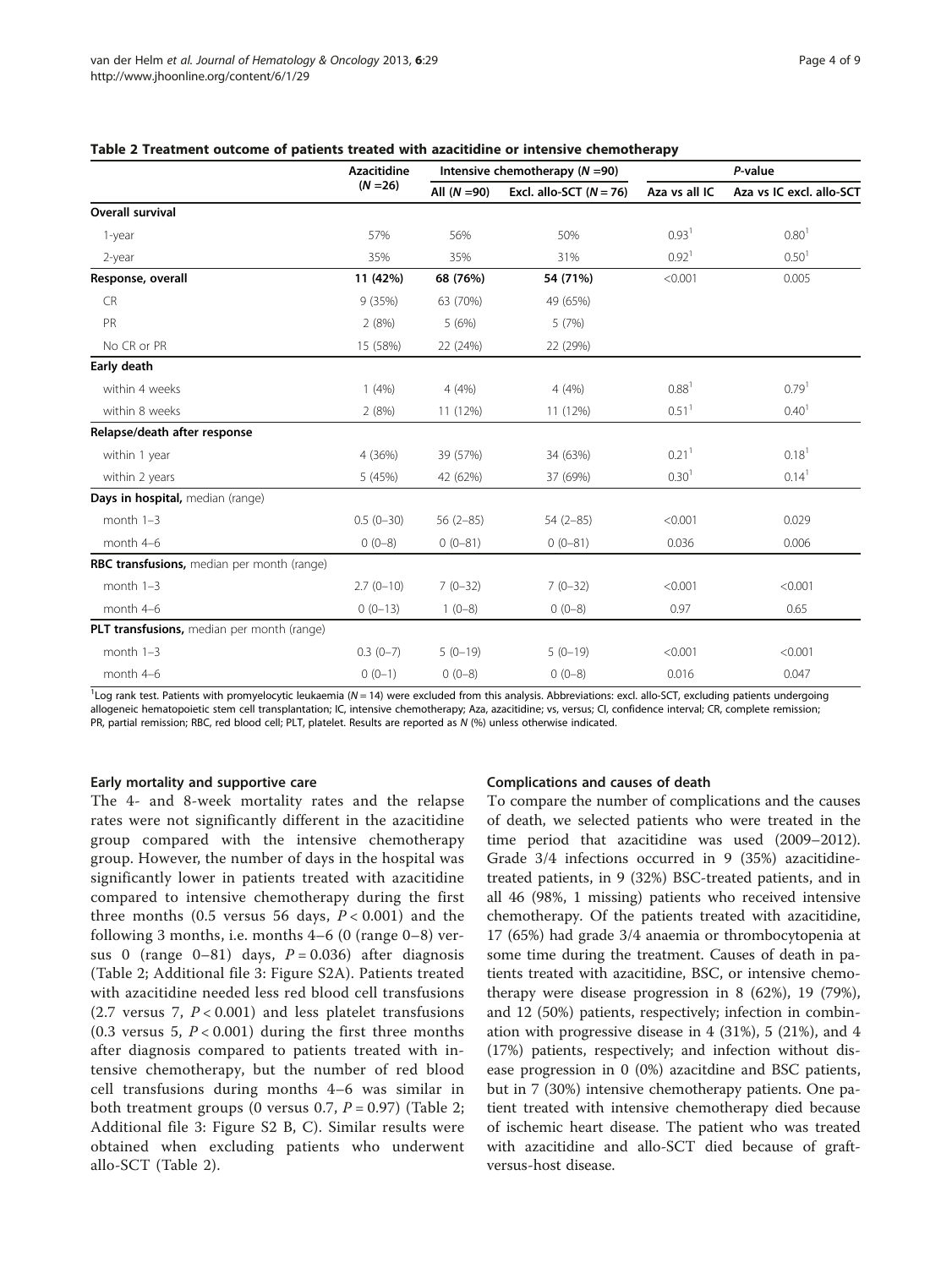### Impact of patient- and disease related factors on overall survival

Median OS of all 227 patients was 7.8 months. Patients with a good performance score (0–1) at baseline had a better OS than patients with an adverse score  $(\geq 2)$  (12.6) versus 4.0 months, respectively;  $P < 0.001$ ) (Additional file [4](#page-6-0): Figure S3A and Additional file [5:](#page-6-0) Table S2). Cytogenetic risk significantly predicted the survival with a median OS of 5.9 months in patients with favourablerisk cytogenetics, excluding APL patients, 9.7 months in patients with intermediate risk cytogenetics, and 3.6 months in patients with unfavourable-risk cytogenetics (P < 0.001) (Additional file [4](#page-6-0): Figure S3B and Additional file [5:](#page-6-0) Table S2). Patients with a translocation  $t(15;17)$ (APL) had a superior OS (median not reached) compared to other AML patients. The median OS of patients with no karyotype available was 1.9 months, which was similar to the OS of patients with unfavourable-risk cytogenetics  $(P = 0.33)$  (Additional file [4:](#page-6-0) Figure S3B and Additional file [5:](#page-6-0) Table S2). The nucleophosmin 1 (NPM1) mutation status and presence of FLT3-internal tandem duplication (ITD) were determined in 67 of the 80 patients with a normal karyotype. Nine patients had cytoplasmic NPM1 without FLT3-ITD (NPMc+/ITD-). Although numbers are small, a trend towards better OS was observed in these patients compared to patients without NPMc+/ITD- (median OS 29.5 versus 8.5 months;  $P = 0.12$ ; Additional file [4:](#page-6-0) Figure S3C).

#### Impact of treatment on overall survival

The OS in the different treatment groups is depicted in Figure 1. The OS was similar in patients receiving azacitidine and patients receiving intensive chemotherapy (Table [2;](#page-3-0) 1-year OS 57% versus 56%,  $P = 0.93$ ; 2-year OS 35% versus 35%,  $P = 0.92$ ). Also when we compared the OS



of patients treated since 2009, when azacitidine became available, we observed a similar OS in patients receiving azacitidine and patients receiving intensive chemotherapy (Additional file [6](#page-6-0): Figure S4; 1-year OS 57% versus 51%,  $P = 0.80$ ; 2-year OS 35% versus 38%,  $P = 1.00$ ). Since baseline differences were present among patients treated with azacitidine versus intensive chemotherapy, we assessed the OS in the subgroups of patients aged  $\geq 70$  years, patients with HCT comorbidity score >0, patients with performance scores <2, patients with <30% BM blasts, and patients with  $\langle 15 \times 10^9 / l$  WBC's. Also in these subgroups, no significant differences in OS were observed between azacitidine and intensive chemotherapy  $(P = 0.74; P = 0.71;$  $P = 0.25$ ;  $P = 0.71$ ;  $P = 0.95$ , respectively).

Patients who received BSC had a significantly worse OS (1-year and 2-year OS 16% and 2%) compared to azacitidine and intensive chemotherapy  $(P < 0.001$  and  $P < 0.001$ ). When we selected for patients with a good performance score  $\left( \langle 2 \rangle \right)$ , which was the lesser part of the BSC group, we still observed a significantly worse OS in the BSC group compared to azacitidine  $(P = 0.025)$  and intensive chemotherapy  $(P = 0.004)$ .

The median OS of fifteen patients who underwent allo-SCT was 22.5 months from the date of diagnosis, while other patients treated with intensive chemotherapy or azacitidine had a median OS of 12.9 months ( $p = 0.05$ ). After allo-SCT, five patients died due to a relapse  $(N = 4)$ or graft versus host disease  $(N = 1)$ .

Of the 90 patients treated with intensive chemotherapy, 51 (57%) were included in a clinical trial and 39 (43%) were treated off-study. Patients treated off-study had more comorbidities (p < 0.001) than patients included in a trial. Between these patient groups, no differences in overall response rates (75% versus 72%;  $P = 0.81$ ), and no differences in median OS (14.9 versus 12.9 months, respectively;  $P = 0.77$ ) were observed (data not shown).

#### Predictors for overall survival

To assess whether the OS was similar in patients who were treated with azacitidine and intensive chemotherapy after correction for patient- and disease related factors, we performed a multivariate regression analysis. First, we determined which factors were associated with OS. In univariate analysis, unfavourable OS was associated with BSC (versus azacitidine), unfavourable cytogenetic risk or cytogenetic risk not evaluated (versus intermediate risk), age ≥70 years, performance score ≥2, and LDH >600 U/l (Additional file [5](#page-6-0): Table S2). Next, we selected from univariate analysis predictors for OS with  $P < 0.10$ . Multivariate analysis confirmed BSC, unfavourable cytogenetic risk, and LDH >600 U/l as independent adverse predictors for OS. The survival of patients treated with azacitidine versus intensive chemotherapy was not significantly different after correction for these factors ( $P = 0.84$ ).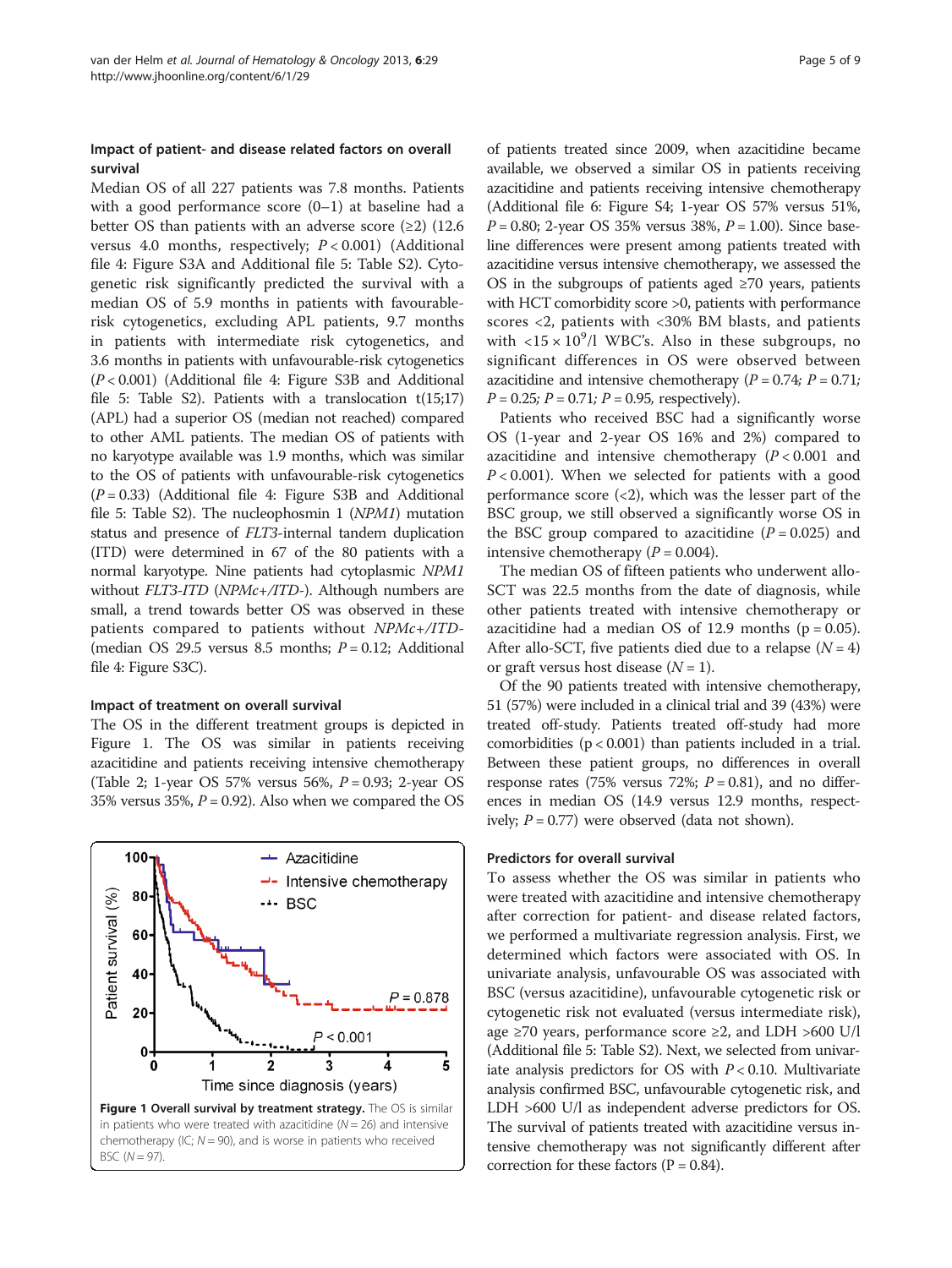#### Discussion

In this single centre retrospective study, treatment results of 227 newly diagnosed consecutive AML patients aged  $\geq 60$  years who have been treated with BSC, azacitidine, or intensive chemotherapy, were analysed. This study confirms the dismal prognosis of older AML patients who receive only BSC, which was either related to adverse characteristics at baseline or to the treatment type. To optimise treatment in older patients who are unfit for chemotherapy, new therapies are developed, including azacitidine. A treatment benefit for azacitidine compared to BSC was observed in a post-hoc analysis of the AML patients in the AZA-001 randomized trial [\[19](#page-7-0)]. In the same trial, also a limited number of patients treated with intensive chemotherapy was included, but no significant differences in OS were observed between patients treated with azacitidine versus intensive chemotherapy.

In our retrospective study, despite the limitations of the relatively small number of patients and disparities between the treatment groups, we observed no significant differences in OS in patients treated with azacitidine compared to intensive chemotherapy. Also a time-dependent effect could be excluded. When corrected for baseline differences in a multivariate analysis, a HR of 1.07 was found with a 95% CI of 0.58–2.0 when azacitidine and intensive chemotherapy were compared. Despite relatively small numbers resulting in a wide CI, our point estimate (HR = 1.07) does suggest a comparable treatment effect of azacitidine treatment versus intensive chemotherapy in older AML patients with good performance scores and low WBC counts. Comparable results have been reported recently by the MD Andersen Cancer Centre in a cohort study of 671 patients, including 114 patients treated with hypomethylation-based (either azacitidine or decitabine) therapy [\[22](#page-7-0)]. In this study they also reported a significant difference in CR rates but similar OS in patients treated with epigenetic therapy versus intensive chemotherapy. These observations, in a larger cohort, are in line with our observations and might suggest that the currently used response criteria are not sufficient for evaluating some (less intensive) treatment strategies. Further, in the perspective of comparing intensive treatment with less intensive treatment, it is also interesting to note that a small prospective randomised trial between chemotherapy and low-dose cytarabine did not result in a survival benefit for intensive treatment [\[23](#page-7-0)].

An important issue, though difficult to analyse, is the reason why some patients received only BSC, others azacitidine and others intensive chemotherapy. The patients receiving azacitidine differed from the intensive chemotherapy patients in terms of older age, and more comorbidities, but also better performance, lower WBC counts, and lower BM blast counts, while the BSC group consisted of older patients with a high cytogenetic risk

score, a poor performance score, and a high HCTcomorbidity index. Apparently, although no defined guidelines were used, the treating physicians seem to have integrated these baseline characteristics in their clinical decisions. Azacitidine is currently only registered for the treatment of AML with bone marrow blasts between 20% and 30%. However, we have recently analysed a cohort of 55 AML patients treated in different hospitals with azacitidine, which included 31% patients with ≥30% bone marrow blasts. A comparable OS and response rates were demonstrated in patients with <30% and ≥30% bone marrow blasts (van der Helm, 2013, in publication). These findings are in line with the results of the Italian named patient program and a German trial [\[20,21\]](#page-7-0). An additional advantage of azacitidine is the tolerability [[19,24,25\]](#page-7-0), which is reflected in our study by a lower number of days in the hospital and a lower number of red blood cell- and platelet transfusions compared to intensive chemotherapy. In addition, only two of 26 azacitidine-treated patients discontinued treatment because of drug toxicity.

The ongoing phase III trial of azacitidine versus BSC versus intensive chemotherapy (AZA-AML-001 trial) is expected to finally provide the decisive answers for the optimal treatment schedule for elderly AML patients. Recently, the results have been reported of a large phase III trial, comparing the efficacy and safety of decitabine (20 mg/m<sup>2</sup>, days 1-5) ( $N = 242$ ) with treatment choice (supportive care  $(N = 28)$  and low dose cytarabine  $(N = 128)$ 215) of older patients with newly diagnosed AML and poor- or intermediate-risk cytogenetics [[26\]](#page-7-0). The authors concluded that there was a significant improvement in median OS with decitabine versus treatment choice.

# Conclusions

Azacitidine treatment is associated with a comparable OS but higher tolerability in a subgroup of older AML patients compared with intensive chemotherapy. Patients receiving BSC had a poor prognosis. Therefore, our data suggest that azacitidine treatment might be a valuable alternative to intensive chemotherapy and should be considered instead of BSC in older AML patients.

#### Methods

#### Patients and data collection

For this retrospective study, data has been collected from 227 consecutive AML patients of 60 years and older who were diagnosed and treated between January 2002 and May 2012 at the University Medical Centre Groningen. Patients were entered in the study after approval by a scientific review committee and the University Medical Center Groningen Institutional Review Board. Informed consent was obtained in accordance with the Declaration of Helsinki. Data has been collected by studying health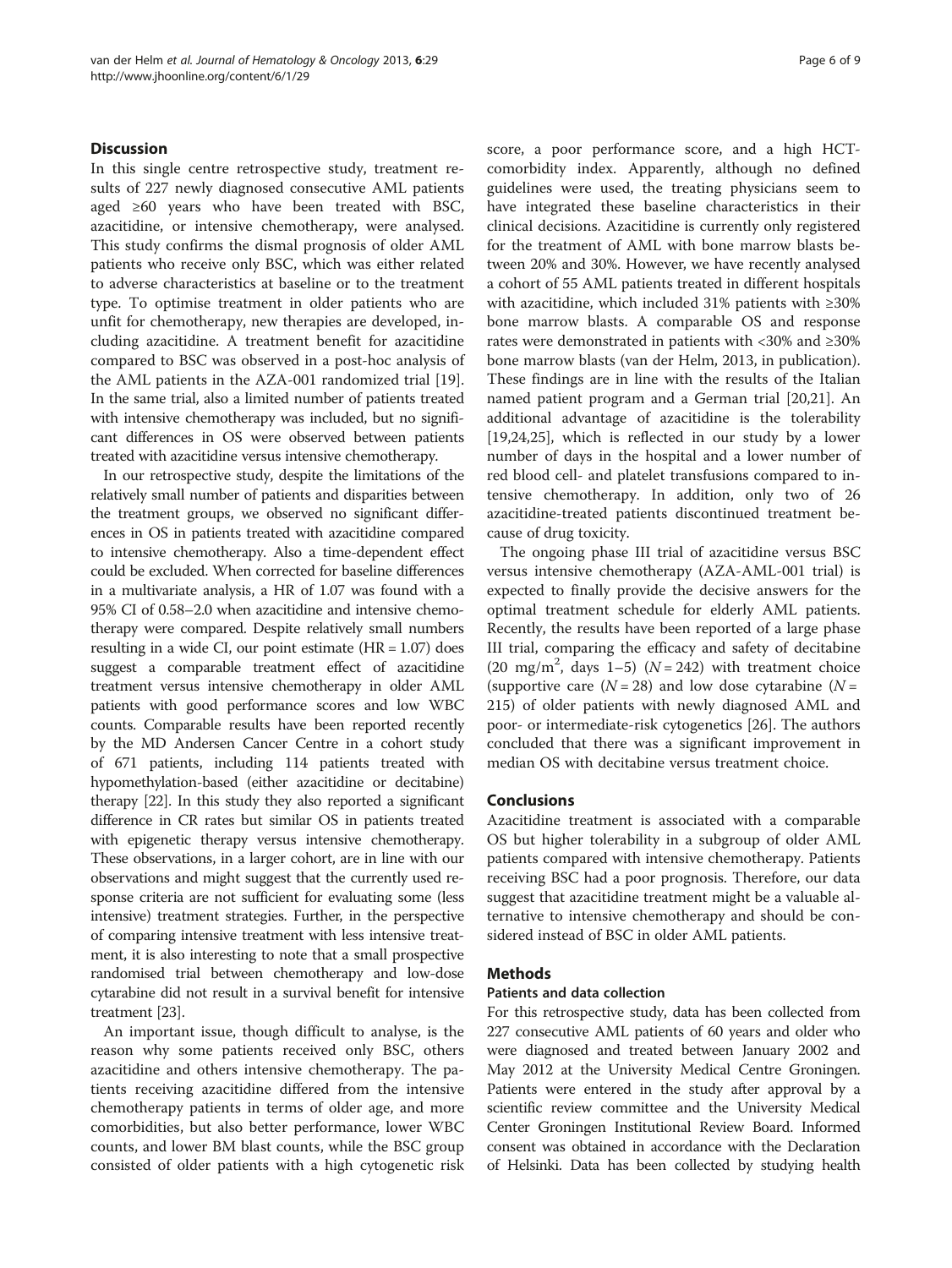<span id="page-6-0"></span>records of individual patients between October 2011 and October 2012. The minimal follow-up time was six months. Diagnoses were made using French-American-British criteria and World Health Organization (WHO)-2008 criteria [\[27,28\]](#page-7-0). Cytogenetic risk was defined according to the National Comprehensive Cancer Network (NCCN) guidelines [\[29](#page-7-0)]. Baseline comorbidity was quantified by the haematopoietic cell transplantation (HCT) comorbidity index, which was previously demonstrated to be a predictive score in AML patients over 60 years of age treated with intensive chemotherapy [\[14,](#page-7-0)[30,31](#page-8-0)].

#### Treatment

Azacitidine was available in The Netherlands from December 2008 onwards in a compassionate named patient program. Azacitidine was administered subcutaneously at the approved schedule of  $75 \text{ mg/m}^2/\text{day}$  during 7 days every 28 days. It was intended to give at least 6 cycles of azacitidine and to continue treatment until progression in patients who responded well. Dose reductions and delays of treatment cycles could be made.

Intensive chemotherapy was administered according to one of the HOVON studies [\[9](#page-7-0)[,32,33](#page-8-0)], which all contain standard dose cytarabine and an anthracycline ([www.hovon.nl](http://www.hovon.nl)). As part of the subsequent HOVON studies, patients were randomised to receive or not G-CSF, intermediate dose cytarabine, bevacizumab, clofarabine, or lenalidomide in addition to the chemotherapy. Of the patients treated according to HOVON studies, 57% was officially included in a HOVON study. Allogeneic haematopoietic stem cell transplantation could be applied following induction therapy. Patients with acute promyelocytic leukaemia (APL) were treated with ATRA-containing chemotherapy, according to the HOVON 79 study [\[34\]](#page-8-0).

Best supportive care (BSC) consisted of transfusions, antibiotics, and hospital admissions as needed. 6-Mercaptopurine and hydroxycarbamide could be added to the treatment. Red blood cell- or platelet transfusions were given in agreement with general recommendations: Hb <8 g/dl, or higher in case of comorbidity, and platelets  $\langle 20 \times 10^9 / 1 \rangle$  or higher in case of bleeding or anticoagulant therapy.

#### Response criteria and study endpoints

Response was evaluated after every treatment cycle of intensive chemotherapy and azacitidine by blood count and by bone marrow aspirate if available. Morphologic CR and partial remission (PR) were defined according to IWG-2003 criteria for AML [\[35\]](#page-8-0). Response duration was measured from the date at which marrow evaluation took place in patients achieving CR or PR, until relapse or death or censoring. OS was measured from the date of diagnosis. Patients who remained alive were censored at the time of the last visit to the hospital.

#### Statistical analysis

Differences between groups in patient characteristics and response rates were compared using 2-sided Fisher's exact tests or chi-square tests for categorical variables and Kruskal-Wallis tests or Wilcoxon tests for quantitative variables, unless otherwise indicated. Survival curves were estimated with the Kaplan-Meier method and differences in survival were calculated by logrank tests. Predictive factors for OS were analysed by Wald tests for univariate and multivariate comparisons. For multivariate analysis, we selected variables with  $P < 0.10$  in univariate analysis. Cox proportional hazards regression models were used to estimate hazard ratios (HR) and associated 95% confidence intervals (CI). As we aimed to compare azacitidine treatment with intensive chemotherapy and BSC, the variable "treatment strategy" was pre-added to the multivariate regression model. A  $P$ -value <0.05 was considered significant. SPSS-20 was used for analysis.

#### Findings

Response rates were lower in older AML patients treated with azacitidine compared to intensive chemotherapy, however, overall survival in these treatment groups was comparable.

# Additional files

[Additional file 1: Figure S1.](http://www.biomedcentral.com/content/supplementary/1756-8722-6-29-S1.tiff) Flow diagram of the study population. Between January 2002 and May 2012, 227 consecutive AML patients aged ≥60 years were diagnosed and treated in our hospital. Abbreviations: AML, acute myeloid leukaemia; APL, acute promyelocytic leukaemia.

[Additional file 2: Table S1.](http://www.biomedcentral.com/content/supplementary/1756-8722-6-29-S2.doc) Baseline characteristics of patients who underwent allogeneic haematopoietic stem cell transplantation.

[Additional file 3: Figure S2.](http://www.biomedcentral.com/content/supplementary/1756-8722-6-29-S3.tiff) Supportive care during treatment with azacitidine or intensive chemotherapy. (A) The number of days in the hospital was lower in patients treated with azacitidine compared to intensive chemotherapy during the first three months ( $P < 0.001$ ) and the following 3 months ( $P = 0.036$ ) after diagnosis. (B) Patients treated with azacitidine needed less platelet (PLT) transfusions during the first three months ( $P < 0.001$ ) and the following three months ( $P < 0.016$ ) compared to intensive chemotherapy. (C) Patients treated with azacitidine needed less red blood cell (RBC) transfusions ( $P < 0.001$ ) during the first three months compared to intensive chemotherapy. The median, 5<sup>th</sup>, 25<sup>th</sup>, 75<sup>th</sup>, and 95<sup>th</sup> percentile are depicted.

[Additional file 4: Figure S3.](http://www.biomedcentral.com/content/supplementary/1756-8722-6-29-S4.tiff) Impact of patient and disease factors on overall survival. (A) Patients with WHO performance score 0–1 had a superior OS compared to patients with performance score ≥2. (B) The cytogenetic risk score was a strong predictor for OS. Patients with acute promyelocytic leukaemia (APL) had a favourable survival. The OS of patients with no cytogenetics available was comparable to patients with unfavourable-risk cytogenetics. (C) In patients with a normal karyotype, a trend towards better OS was observed in the presence of cytoplasmic NPM1 without FLT3-ITD (NPMc+/ITD-) compared to other patients.

[Additional file 5: Table S2.](http://www.biomedcentral.com/content/supplementary/1756-8722-6-29-S5.doc) Predictors for overall survival: univariate and multivariate analysis.

[Additional file 6: Figure S4.](http://www.biomedcentral.com/content/supplementary/1756-8722-6-29-S6.tiff) Overall survival by treatment strategy in the time period that azacitidine was available. The OS was similar in patients who were treated with azacitidine ( $N = 26$ ) and intensive chemotherapy (IC;  $N = 47$ ), and was worse in patients who received BSC ( $N = 28$ ).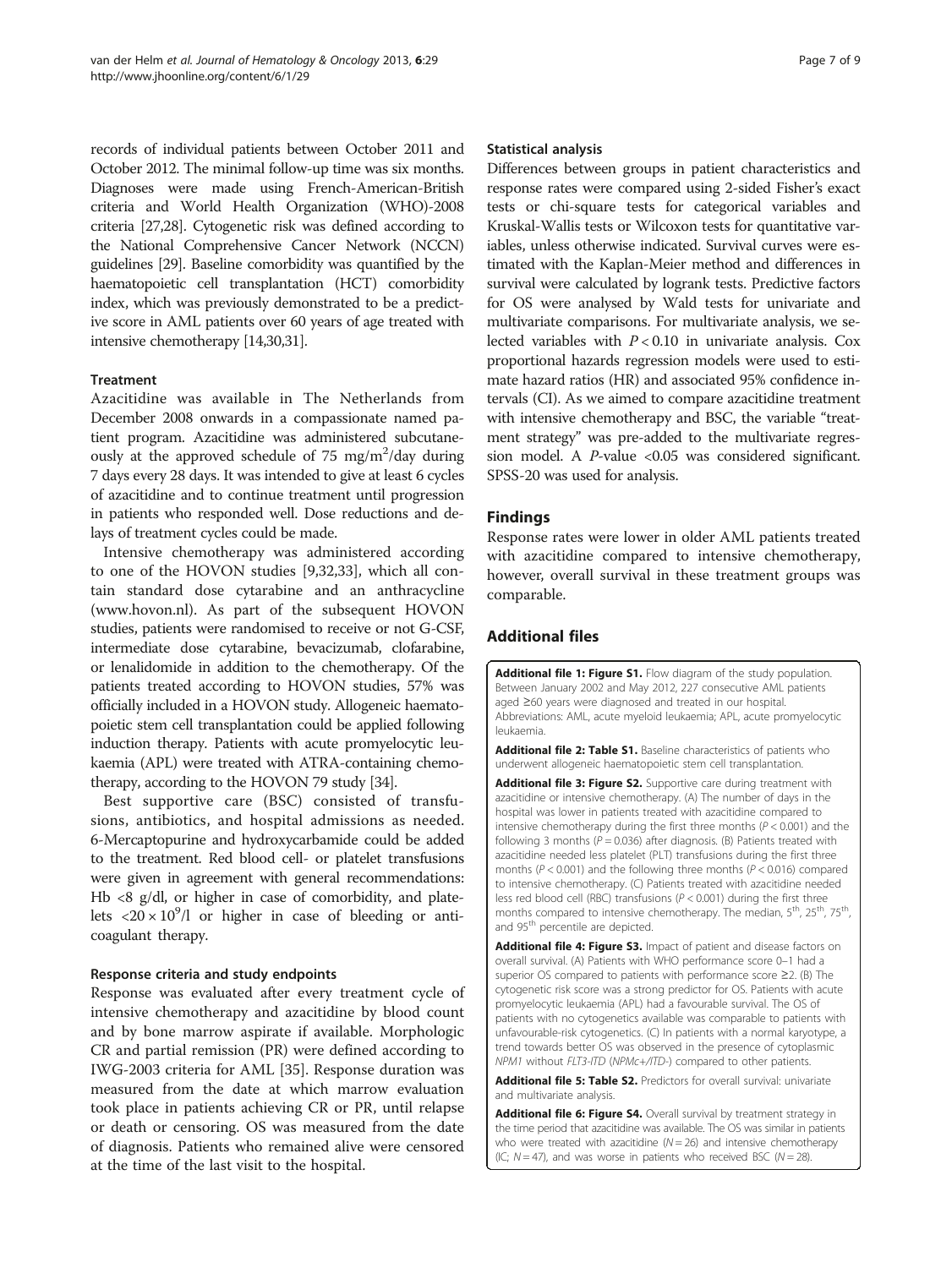#### <span id="page-7-0"></span>Abbreviations

Allo-SCT: Allogeneic haematopoietic stem cell transplantation; AML: Acute myeloid leukaemia; APL: Acute promyelocytic leukaemia; ATRA: All-trans retinoic acid; BM: Bone marrow; BSC: Best supportive care; CI: Confidence interval; CR: Complete remission; HCT: Haematopoietic cell transplantation; HR: Hazard ratio; ITD: Internal tandem duplication; LDH: Lactate dehydrogenase; NPM1: Nucleophosmin 1; OS: Overall survival; PR: Partial remission; RBC: Red blood cell transfusion; PLT: Platelet transfusion; WBC: White blood cell count; WHO: World Health Organization.

#### Competing interests

The authors declare that they have no competing interests.

#### Authors' contributions

LHvdH and ERMS provided the conception and design of the study, acquisition of data, analysis and interpretation of data, drafting the manuscript, revised it critically for important intellectual content. NJGMV supplied the analysis and interpretation of data. SMGJD enrolled patients and provided acquisition of data. ABM and EvdB provided acquisition of data. EV and GH provided the conception and design of the study, interpretation of data, drafting the manuscript, revised it critically for important intellectual content. All authors read and approved the final manuscript.

#### Author details

<sup>1</sup>Department of Haematology, University Medical Centre Groningen, University of Groningen, Hanzeplein 1, Groningen 9713 GZ, The Netherlands. <sup>2</sup> Department of Laboratory Medicine, University Medical Centre Groningen, University of Groningen, Groningen, The Netherlands. <sup>3</sup>Department of Genetics, University Medical Centre Groningen, University of Groningen, Groningen, The Netherlands.

#### Received: 31 January 2013 Accepted: 5 April 2013 Published: 16 April 2013

#### References

- 1. Estey E, Dohner H: Acute myeloid leukaemia. Lancet 2006, 368(9550): 1894–1907.
- Pollyea DA, Kohrt HE, Medeiros BC: Acute myeloid leukaemia in the elderly: a review. Br J Haematol 2011, 152(5):524–542.
- 3. Appelbaum FR, Gundacker H, Head DR, Slovak ML, Willman CL, Godwin JE, et al: Age and acute myeloid leukemia. Blood 2006, 107(9):3481–3485.
- 4. Estey E: Acute myeloid leukemia and myelodysplastic syndromes in older patients. J Clin Oncol 2007, 25(14):1908–1915.
- 5. de Jonge HJ, de Bont ES, Valk PJ, Schuringa JJ, Kies M, Woolthuis CM, et al: AML at older age: age-related gene expression profiles reveal a paradoxical down-regulation of p16INK4A mRNA with prognostic significance. Blood 2009, 114(14):2869–2877.
- 6. Estey EH: General approach to, and perspectives on clinical research in, older patients with newly diagnosed acute myeloid leukemia. Semin Hematol 2006, 43(2):89–95.
- 7. Krug U, Buchner T, Berdel WE, Muller-Tidow C: The treatment of elderly patients with acute myeloid leukemia. Dtsch Arztebl Int 2011, 108(51–52):863–870.
- Lowenberg B, Zittoun R, Kerkhofs H, Jehn U, Abels J, Debusscher L, et al: On the value of intensive remission-induction chemotherapy in elderly patients of 65+ years with acute myeloid leukemia: a randomized phase III study of the European Organization for Research and Treatment of Cancer Leukemia Group. J Clin Oncol 1989, 7(9):1268–1274.
- Lowenberg B, Ossenkoppele GJ, van Putten W, Schouten HC, Graux C, Ferrant A, et al: High-dose daunorubicin in older patients with acute myeloid leukemia. N Engl J Med 2009, 361(13):1235–1248.
- 10. Juliusson G, Antunovic P, Derolf A, Lehmann S, Mollgard L, Stockelberg D, et al: Age and acute myeloid leukemia: real world data on decision to treat and outcomes from the Swedish Acute Leukemia Registry. Blood 2009, 113(18):4179–4187.
- 11. Burnett AK, Milligan D, Prentice AG, Goldstone AH, McMullin MF, Hills RK, et al: A comparison of low-dose cytarabine and hydroxyurea with or without all-trans retinoic acid for acute myeloid leukemia and high-risk myelodysplastic syndrome in patients not considered fit for intensive treatment. Cancer 2007, 109(6):1114–1124.
- 12. Eleni LD, Nicholas ZC, Alexandros S: Challenges in treating older patients with acute myeloid leukemia. J Oncol 2010, 2010:943823.
- 13. Kantarjian H, O'brien S, Cortes J, Giles F, Faderl S, Jabbour E, et al: Results of intensive chemotherapy in 998 patients age 65 years or older with acute myeloid leukemia or high-risk myelodysplastic syndrome: predictive prognostic models for outcome. Cancer 2006, 106(5):1090–1098.
- 14. Savic A, Kvrgic V, Rajic N, Urosevic I, Kovacevic D, Percic I, et al: The hematopoietic cell transplantation comorbidity index is a predictor of early death and survival in adult acute myeloid leukemia patients. Leuk Res 2012, 36(4):479–482.
- 15. Krug U, Rollig C, Koschmieder A, Heinecke A, Sauerland MC, Schaich M, et al: Complete remission and early death after intensive chemotherapy in patients aged 60 years or older with acute myeloid leukaemia: a webbased application for prediction of outcomes. Lancet 2010, 376(9757): 2000–2008.
- 16. Walter RB, Othus M, Borthakur G, Ravandi F, Cortes JE, Pierce SA, et al: Prediction of early death after induction therapy for newly diagnosed acute myeloid leukemia with pretreatment risk scores: a novel paradigm for treatment assignment. J Clin Oncol 2011, 29(33):4417-4423.
- 17. van der Helm LH, Alhan C, Wijermans PW, van Marwijk KM, Schaafsma R, Biemond BJ, et al: Platelet doubling after the first azacitidine cycle is a promising predictor for response in myelodysplastic syndromes (MDS), chronic myelomonocytic leukaemia (CMML) and acute myeloid leukaemia (AML) patients in the Dutch azacitidine compassionate named patient programme. Br J Haematol 2011, 155(5):599-606.
- 18. Fenaux P, Mufti GJ, Hellstrom-Lindberg E, Santini V, Finelli C, Giagounidis A, et al: Efficacy of azacitidine compared with that of conventional care regimens in the treatment of higher-risk myelodysplastic syndromes: a randomised, open-label, phase III study. Lancet Oncol 2009, 10(3):223–232.
- 19. Fenaux P, Mufti GJ, Hellstrom-Lindberg E, Santini V, Gattermann N, Germing U, et al: Azacitidine prolongs overall survival compared with conventional care regimens in elderly patients with low bone marrow blast count acute myeloid leukemia. J Clin Oncol 2010, 28(4):562–569.
- 20. Maurillo L, Venditti A, Spagnoli A, Gaidano G, Ferrero D, Oliva E, et al: Azacitidine for the treatment of patients with acute myeloid leukemia: report of 82 patients enrolled in an Italian Compassionate Program. Cancer 2012, 118(4):1014–1022.
- 21. Al-Ali HK, Jaekel N, Junghanss C, Maschmeyer G, Krahl R, Cross M, et al: Azacitidine in patients with acute myeloid leukemia medically unfit for or resistant to chemotherapy: a multicenter phase I/II study. Leuk Lymphoma 2012, 53(1):110–117.
- 22. Quintas-Cardama A, Ravandi F, Liu-Dumlao T, Brandt M, Faderl S, Pierce S, et al: Epigenetic therapy is associated with similar survival compared with intensive chemotherapy in older patients with newly diagnosed acute myeloid leukemia. Blood 2012, 120(24):4840–4845.
- 23. Tilly H, Castaigne S, Bordessoule D, Casassus P, Le Prise PY, Tertian G, et al: Low-dose cytarabine versus intensive chemotherapy in the treatment of acute nonlymphocytic leukemia in the elderly. J Clin Oncol 1990, 8(2): 272–279.
- 24. Seymour JF, Fenaux P, Silverman LR, Mufti GJ, Hellstrom-Lindberg E, Santini V, et al: Effects of azacitidine compared with conventional care regimens in elderly (>/= 75 years) patients with higher-risk myelodysplastic syndromes. Crit Rev Oncol Hematol 2010, 76(3):218–227.
- 25. Santini V, Fenaux P, Mufti GJ, Hellstrom-Lindberg E, Silverman LR, List A, et al: Management and supportive care measures for adverse events in patients with myelodysplastic syndromes treated with azacitidine. Eur J Haematol 2010, 85(2):130–138.
- 26. Kantarjian HM, Thomas XG, Dmoszynska A, Wierzbowska A, Mazur G, Mayer J, et al: Multicenter, randomized, open-label, phase III trial of decitabine versus patient choice, with physician advice, of either supportive care or low-dose cytarabine for the treatment of older patients with newly diagnosed acute myeloid leukemia. J Clin Oncol 2012, 30(21):2670-2677.
- 27. Bennett JM, Catovsky D, Daniel MT, Flandrin G, Galton DA, Gralnick HR, et al: Proposals for the classification of the myelodysplastic syndromes. Br J Haematol 1982, 51(2):189–199.
- 28. Vardiman JW, Thiele J, Arber DA, Brunning RD, Borowitz MJ, Porwit A, et al: The 2008 revision of the World Health Organization (WHO) classification of myeloid neoplasms and acute leukemia: rationale and important changes. Blood 2009, 114(5):937–951.
- 29. O'Donnell MR, Abboud CN, Altman J, Appelbaum FR, Arber DA, Attar E, et al: Acute myeloid leukemia. J Natl Compr Canc Netw 2012, 10(8):984–1021.